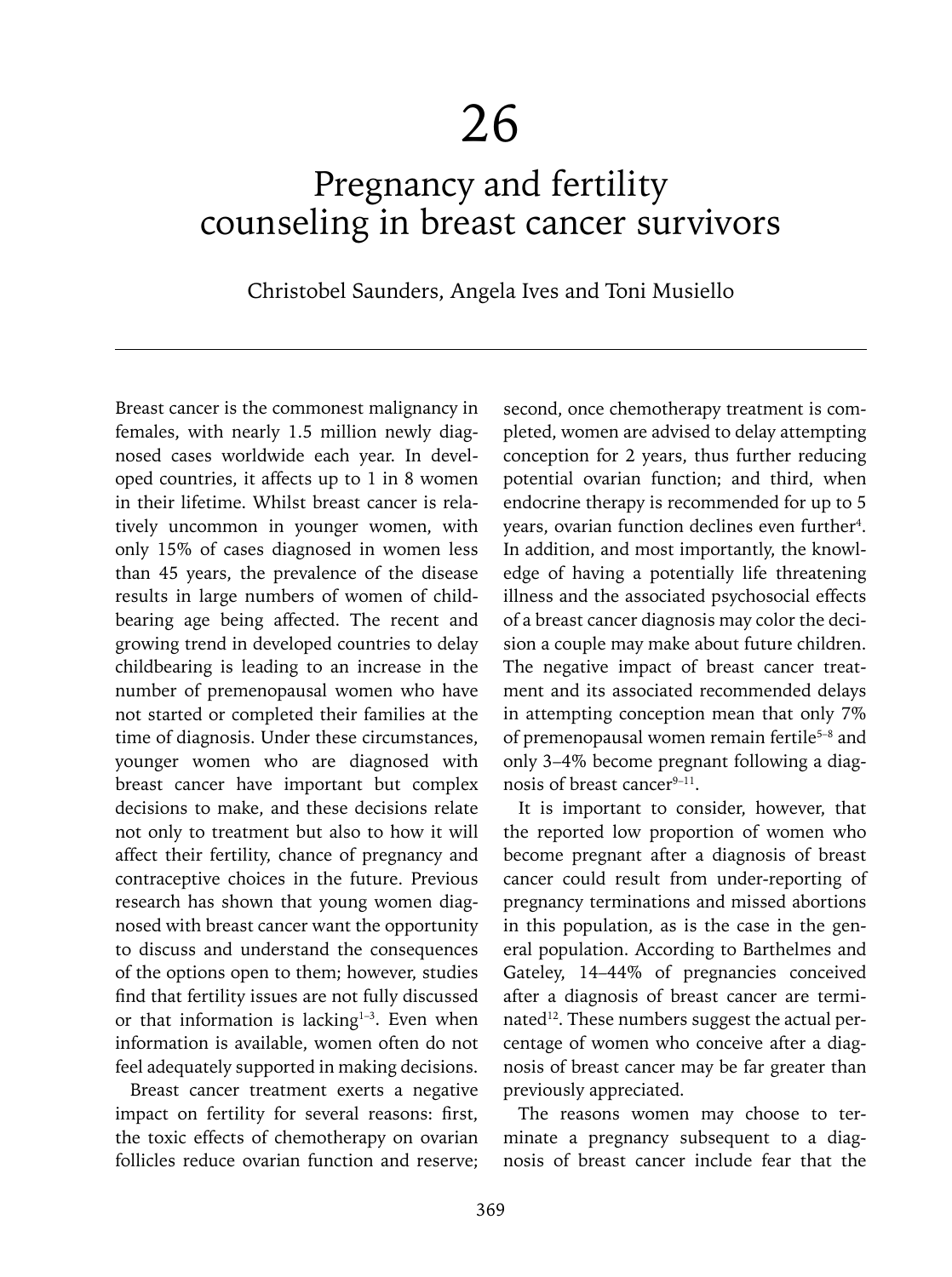breast cancer will recur or that the cancer will affect their child. Many women successfully deliver a healthy child following a diagnosis of breast cancer, but still may fear the effects of the breast cancer on the child and/ or the pregnancy on the cancer. Studies to date demonstrate that a subsequent pregnancy is not likely to affect the outcome of the breast cancer, and, equally, a prior diagnosis of breast cancer will not necessarily affect the pregnancy outcome9–11,13. Further prospective studies are needed, however, to explore how pregnancy and fertility affect a diagnosis of breast cancer and how the breast cancer may affect the offspring of women who conceive after diagnosis.

#### **OUTCOMES AND SURVIVAL OF WOMEN WITH PRIOR BREAST CANCER WHO SUBSEQUENTLY CONCEIVE**

Pregnancy is not usually recommended in the first 2 years following the treatment of breast cancer, as most early recurrences develop within this time $14,15$ . This recommendation is not made because the pregnancy will affect breast cancer outcome. Rather, it is made to ensure that the woman does not become pregnant and concurrently develop an early recurrence, with its poor prognosis, or become pregnant during active anticancer treatment which can harm the developing fetus. The most favorable time to attempt conception after breast cancer diagnosis is not currently known due to the lack of large, populationbased studies; timing is likely be idiosyncratic to each woman. Factors such as age, disease stage, histological grade, lymph node involvement, hormone receptor status and the type of breast cancer all impact on the type of cancer treatment undertaken, and each treatment has a differing impact on ovarian function. These diverse factors need simultaneous consideration when offering advice to breast cancer survivors on appropriate delays in attempting a subsequent pregnancy. In assessing breast

cancer prognosis, the most important variables include lymph node status, tumor size, tumor grade and hormone receptor status. Various algorithms can be constructed which then give a likely prognosis. One of the most widely used of these is found on the adjuvant online website (www.adjuvantonline.com), although it is recognized that this is less precise in very young women due to the small numbers of these women in clinical studies $16,17$ .

Studies have examined subsequent pregnancies in women previously diagnosed with breast cancer. One recent study of women with localized disease suggests that early conception following the completion of breast cancer management is unlikely to adversely affect survival for women with good prognosis tumors<sup>9</sup>. Moreover, women who conceive after a diagnosis of breast cancer have equivalent or better survival than similar aged women who do not conceive after a diagnosis of breast cancer9,13,18–24. This observation suggests that a subsequent pregnancy may provide a positive survival benefit to women. It is important, however, to interpret these studies with caution due to the bias known as the 'healthy mother' effect. Simply stated, only a select group of women with good prognostic tumors become pregnant after a diagnosis of breast cancer (Figure 1). These studies may therefore be prone to selection bias.

## **POPULATION BASED STUDY OF WOMEN DIAGNOSED WITH BREAST CANCER WHO SUBSEQUENTLY CONCEIVED**

A population based study exploring breast cancer and subsequent pregnancy looked at all women under 45 years of age, diagnosed with breast cancer between 1 January 1982 and 31 December 2000 within Western Australia (WA). This huge state has a population of 2.1 million individuals and recorded 25,000 live births and 7000 abortions per annum in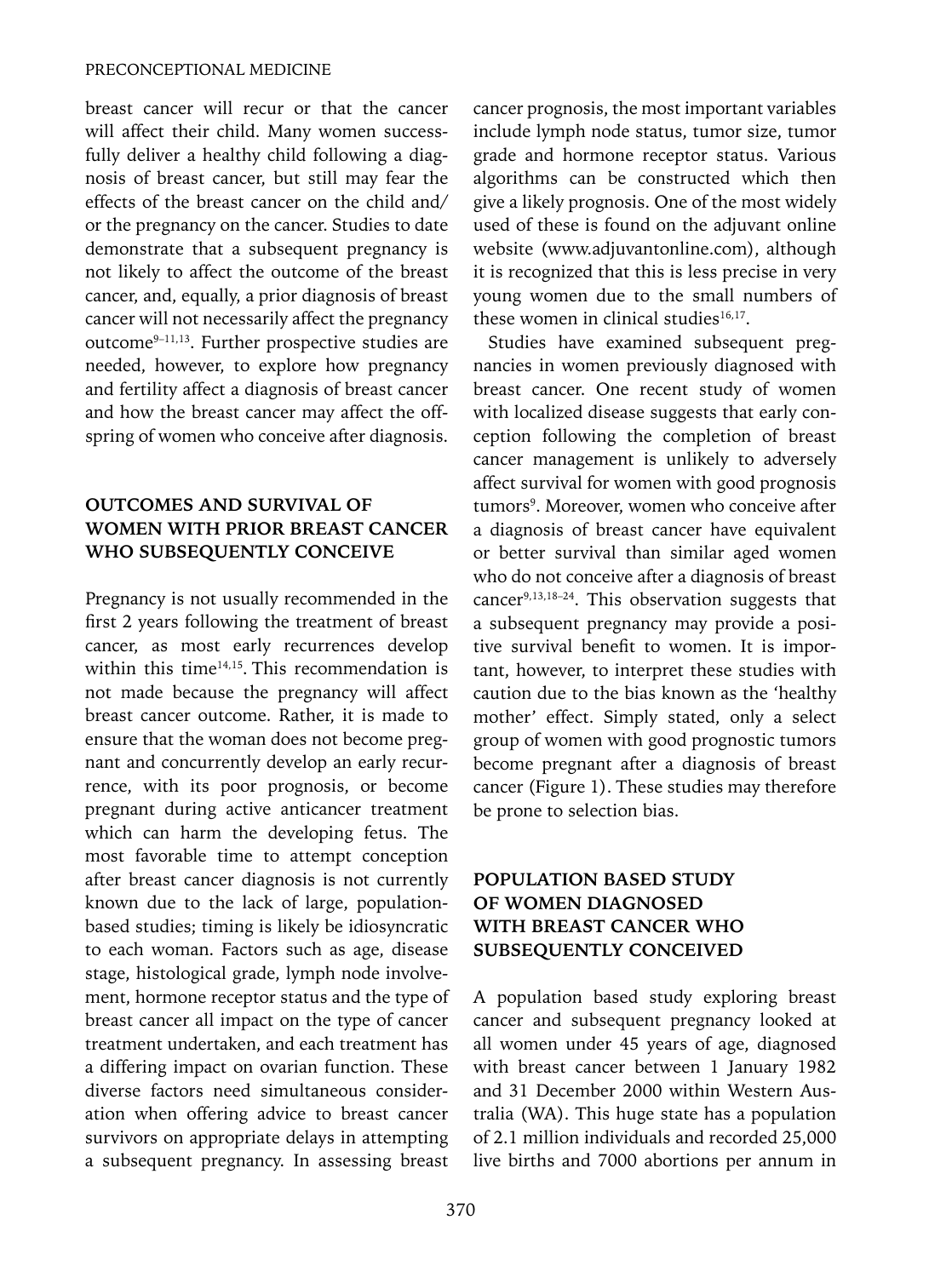the study period. Of the 2539 women (15–44 years) with a pathologically confirmed diagnosis of breast cancer, 1421 (56%) had naturally conceived at least one full-term pregnancy prior to their diagnosis of breast cancer, and 123 (5%) had at least one pregnancy following their breast cancer diagnosis (median age 31 years at diagnosis and 35 years at first subsequent pregnancy). The women who had



#### *Pregnancy and fertility counseling in breast cancer survivors*

a subsequent pregnancy were significantly younger at the time of their breast cancer diagnosis compared to other women aged less than 45 years diagnosed with breast cancer, but when they became pregnant were older than other mothers who had a live birth in WA during the same time period.

The types of breast cancers diagnosed within the subsequent pregnancy group, were largely comparable to similar aged women (77% invasive ductal carcinoma, ranging in size from 1 to 90mm, with half less than 20mm in diameter). Tumors were reported to be estrogen receptor (ER) positive in 24% of the cases, although 42% had unknown ER status and 64% were lymph node negative.

In this study, as in previous reports, survival was very good, with 85% of women alive at 10-year follow-up, although 37% of women had experienced disease recurrence. Tables 1 and 2 show recurrence-free and overall survival in women who had a subsequent pregnancy after initial breast cancer diagnosis<sup>9</sup>. As seen in the tables, the 5-year overall survival was 91.8% and 10-year overall survival was 78.5%. Recurrence and survival rates were similar whether survival was measured from time of diagnosis or first subsequent pregnancy.

In terms of pregnancy outcomes for the WA study, 175 subsequent pregnancies were confirmed from 123 women previously diagnosed **Figure 1** A pregnant woman with mastectomy with breast cancer. Over one-third of the

| Table 1 Recurrence-free survival from breast cancer diagnosis and from date of pregnancy completion (%) |  |  |
|---------------------------------------------------------------------------------------------------------|--|--|
|                                                                                                         |  |  |
|                                                                                                         |  |  |

| Recurrence-free time | From diagnosis | From subsequent pregnancy |
|----------------------|----------------|---------------------------|
| 5 years              | 74.5           | 62.2                      |
| 10 years             | 59.8           | 57.3                      |

**Table 2** Overall survival from breast cancer diagnosis and from date of pregnancy completion (%)

| Overall survival | From diagnosis | From subsequent pregnancy |
|------------------|----------------|---------------------------|
| 5 years          | 91.8           | 87.6                      |
| 10 years         | 78.5           | 84.9                      |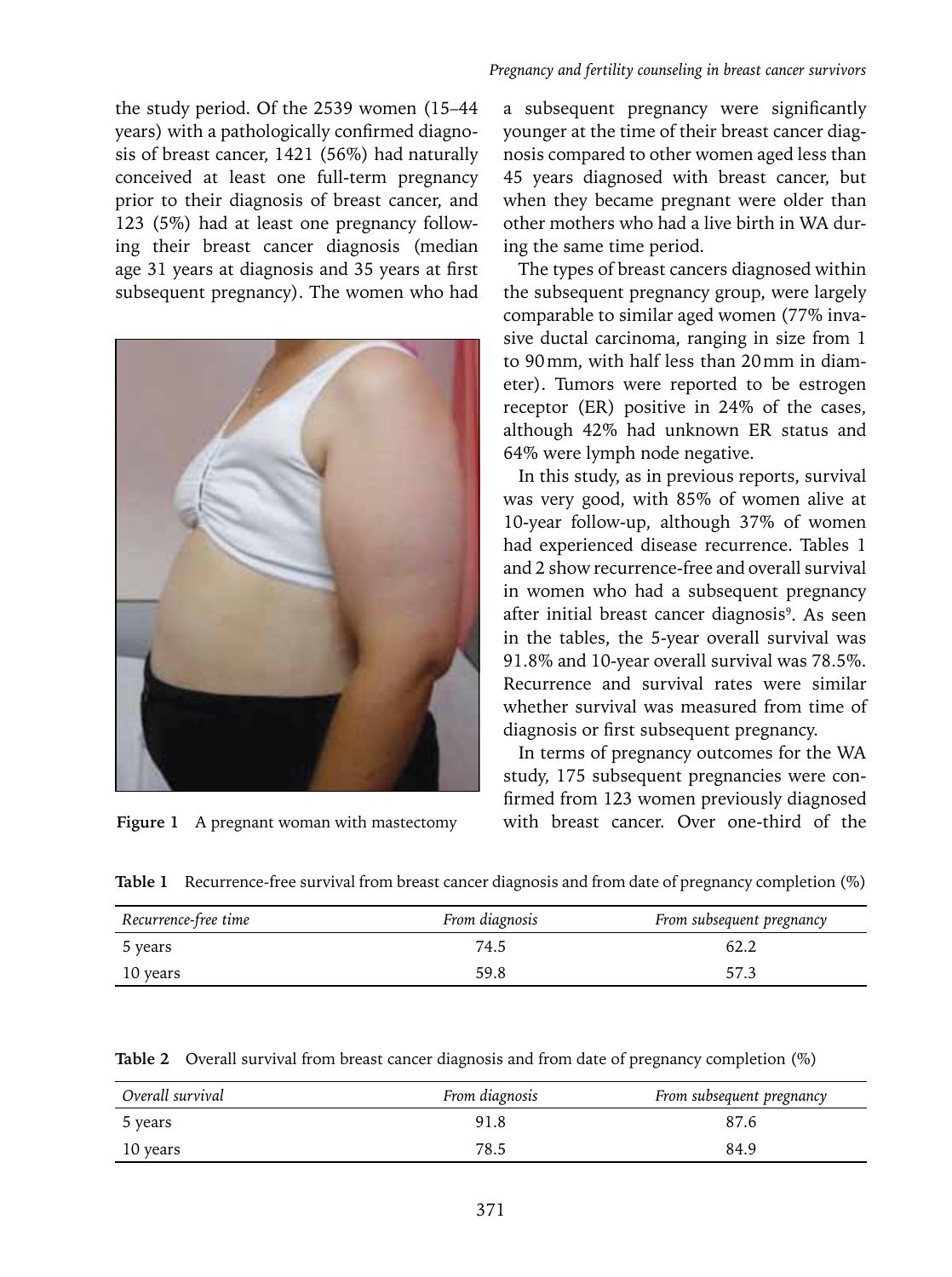women conceived more than one subsequent pregnancy, with four women experiencing more than three subsequent live births.

The first subsequent pregnancy following a breast cancer diagnosis in these women resulted in a live birth for 66 women (54%). Three women successfully underwent *in vitro* fertilization (IVF) treatment to conceive following their breast cancer diagnosis; they all remained alive and recurrence free at last follow-up. The median time from breast cancer diagnosis to first subsequent pregnancy was 23 months (interquartile range 11–42). There were no stillbirths or ectopic pregnancies. Two births occurred before 36 weeks: a set of twins at 32 weeks following spontaneous rupture of membranes, and a singleton birth by cesarean section at 30 weeks when the mother developed both local and distant metastases. All children were alive and well at last follow-up.

Compared to other women diagnosed with breast cancer when they were less than 45 years of age, women who wait at least 24 months after they have been diagnosed to become pregnant were less likely to die (HR 0.48, 95% CI 0.27–0.83, *p* = 0.009). The likelihood of dying was also reduced for women who waited 6–24 months to become pregnant (HR 0.45, 95% CI 0.16–1.28,  $p = 0.135$ <sup>9</sup>; however, this was not a statistically significant finding. Only a few women became pregnant in the 2 years after being diagnosed with breast cancer, but this result suggests that those women who have completed treatment, have good prognosis tumors and are unlikely to have disease recurrence during this time can safely consider pregnancy.

Forty-two (34%) women underwent pregnancy termination. Of the women who terminated their first subsequent pregnancy, ten had at least one subsequent live birth. Three main reasons were given for these terminations: the woman's fear of disease recurrence; the recommendation of the clinician; and the woman having received adjuvant therapy whilst pregnant.

As long as women have completed adjuvant therapy, available evidence suggests that conception within 2 years of a diagnosis of breast cancer does not adversely impact on survival. Consequently, there is no need for some women to wait the full 2 years before attempting conception. However, it is important that this advice be focused on women with good prognosis tumors who are not on adjuvant treatment such as tamoxifen. Available research examining outcomes and survival in those who become pregnant and those who do not shows similar results, but further research will be necessary to corroborate these findings.

#### **FETAL TOXICITY OF BREAST CANCER TREATMENTS**

Treatments for early breast cancer in premenopausal women may include local treatments, surgery and radiotherapy, as well as systemic treatments including hormone therapies (tamoxifen, ovarian ablation and ovarian suppression with gonadotropin releasing hormone analogues such as goserelin), chemotherapy and biological agents such as Herceptin. All can be toxic to a developing fetus, particularly in the first trimester of pregnancy. Surgery is fairly safe, although anesthetic consultation concerning risk is required. Radiotherapy is contraindicated during pregnancy<sup>25</sup>. Tamoxifen has potential fetal toxicity, including Goldenhar's syndrome<sup>12,26</sup>. Chemotherapy is likely to be teratogenic in the first trimester of pregnancy, resulting in embryo loss in the very early stages of development and potential fetal damage later on; this is possibly related to the agent used<sup>27</sup>. Data on the use of Herceptin and pregnancy are very limited, but this agent may cause complications, including a decline in the quantity of amniotic fluid28–37. This information is important in counseling a woman who may fall pregnant or consider doing so during her breast cancer treatment (Figure 2).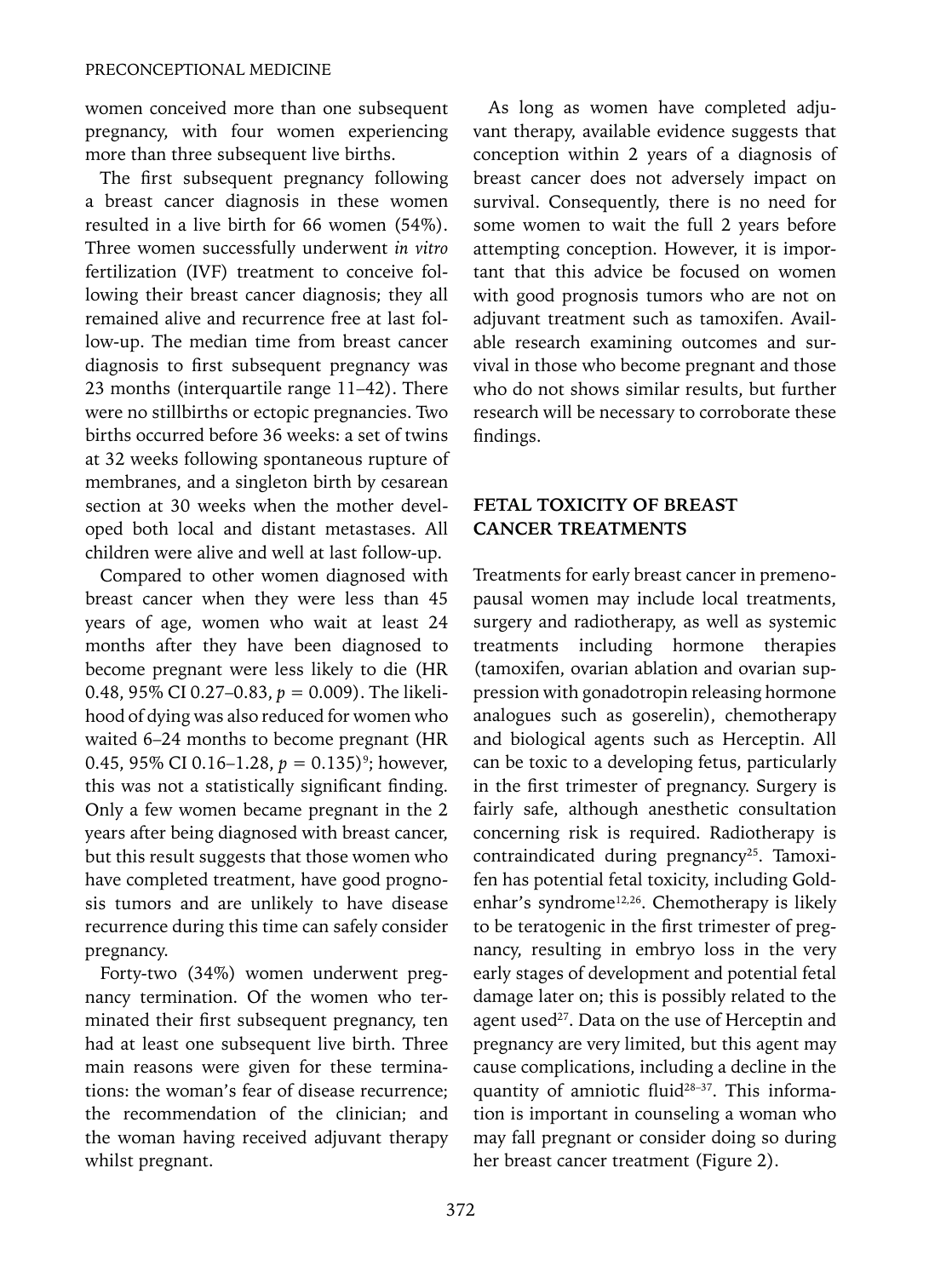

**Figure 2** Fetal ultrasound

#### **CONTRACEPTION AND PREGNANCY DURING BREAST CANCER TREATMENT**

Anecdotal evidence suggests a number of reasons to explain why women conceive following a diagnosis of breast cancer. The main reason is quite simple, that is, the desire to have a child, especially in women who may have delayed this decision for some years and, unfortunately, are diagnosed with breast cancer in the interim. However, some women have unplanned pregnancies after breast cancer due to lack of contraceptive advice or failure of a contraceptive method.

Whilst breast cancer is being actively treated, it is important that the woman avoids pregnancy, and personalized instruction regarding the use of adequate mechanical forms of contraception, including condoms or the fitting of a diaphragm, becomes a priority. It is essential that contraceptive advice be offered to all pre- and perimenopausal women following their diagnosis of breast cancer for two reasons: first, mechanical contraception is preferred, as the oral contraceptive pill is associated with a potentially increased risk of recurrence<sup>38,39</sup>; and, second, the teratogenic effect that chemotherapeutic or hormonal agents and radiotherapy may have on a developing fetus should a woman conceive during these

treatments is real (see above). Moreover, some hormonal agents (including tamoxifen and the aromatase inhibitors) can induce ovulation in premenopausal women<sup>12</sup>. It is thus imperative that younger women be informed of this and realize that tamoxifen is not a contraceptive and can, in fact, stimulate multiple ovulations which may result in multiple pregnancy<sup>4</sup>. Whilst a progestin-only contraceptive agent has been used by women following a diagnosis of breast cancer, the evidence concerning harms and benefits of this type of contraception is unclear, and concern over the potential stimulating effects of progestin is present in both epidemiological $40$  and biological $41$ literature.

If a woman conceives during active breast cancer treatment, then she should be counseled about the effects that the radio-, chemoor hormone therapy may have on the fetus. The decision to terminate the pregnancy or not should ultimately be taken by the woman herself, although her partner (if one is present and available) may be consulted; the woman should be supported regardless of her final choice.

#### **FERTILITY AFTER BREAST CANCER DIAGNOSIS**

One of the most important issues facing women who have not yet started or completed their families when diagnosed with breast cancer is fertility preservation and/or options for conception after breast cancer treatment is complete. For some women, the opportunity (rather than the reality) to have a child is more important than their own long-term survival. Health professionals need to sensitively assess how individuals feel about preserving their fertility and the importance of maintaining reproductive potential. In the first instance, any woman of reproductive age should be offered referral to a fertility specialist for fertility advice and counseling prior to commencing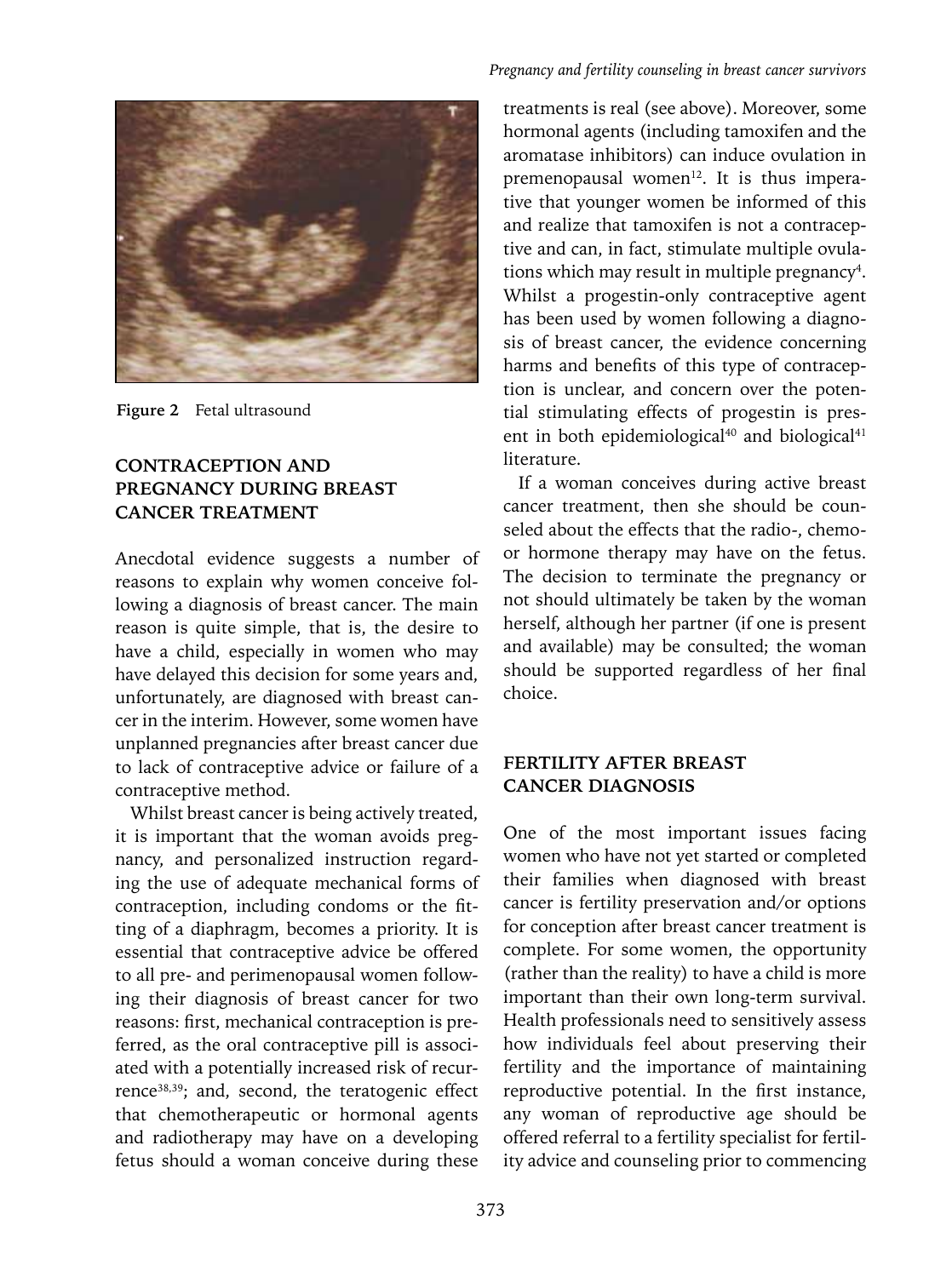treatments such as chemotherapy. Even if they decline the referral, they should be advised of the impact their breast cancer treatment may have on their ability to conceive.

Both cytotoxic and hormone treatments affect fertility<sup>42-44</sup>, with 64% of adult females who undergo chemotherapy experiencing some symptoms of ovarian failure<sup>26,27</sup>. Many women become amenorrheic, particularly those aged over 40 years<sup>6</sup>. In women with ER positive tumors, temporary or permanent ovarian failure may be the aim of treatment; however, the survival gains must be weighed against morbidity and patient concerns<sup>45</sup>. Figure 3 compares the number of menopausal women by age based on treatment with or without chemotherapy. As evident in the graph, the number of women who become menopausal after treatment with chemotherapy is significantly higher across all age groups.

Infertility can be devastating for the woman who desperately wants a child. Interventions undertaken before chemotherapy commences can increase the long-term chances of a woman having a biological child. Fertility options currently available, such as IVF, are usually only available to women diagnosed with breast cancer who have a male partner and are planning to have children together. The embryos would then be cyropreserved for use later. To undergo IVF, chemotherapy needs to be delayed for at least 4 weeks while the woman receives fertility drugs. The success rate is not very high, with only about 15% of thawed embryos resulting in a live birth $47$ . There is also a concern for women with ER positive breast cancer, that the raised estrogen levels caused by IVF may increase the disease progression. This has yet to be clarified in research studies, although recent data suggest fertility treatment does not increase breast cancer risk in otherwise healthy women<sup>48</sup>. Treatments that include ovarian stimulation, however, may delay the start of adjuvant chemotherapy with as yet unknown consequences on the breast cancer outcome. For some women this delay in the commencement of treatment is unacceptable.

Some research findings indicate that it may be useful to preserve a woman's fertility



**Figure 3** Estimated number of women who become menopausal after chemotherapy depending on their age at diagnosis. Adapted from Goodwin *et al*., 199946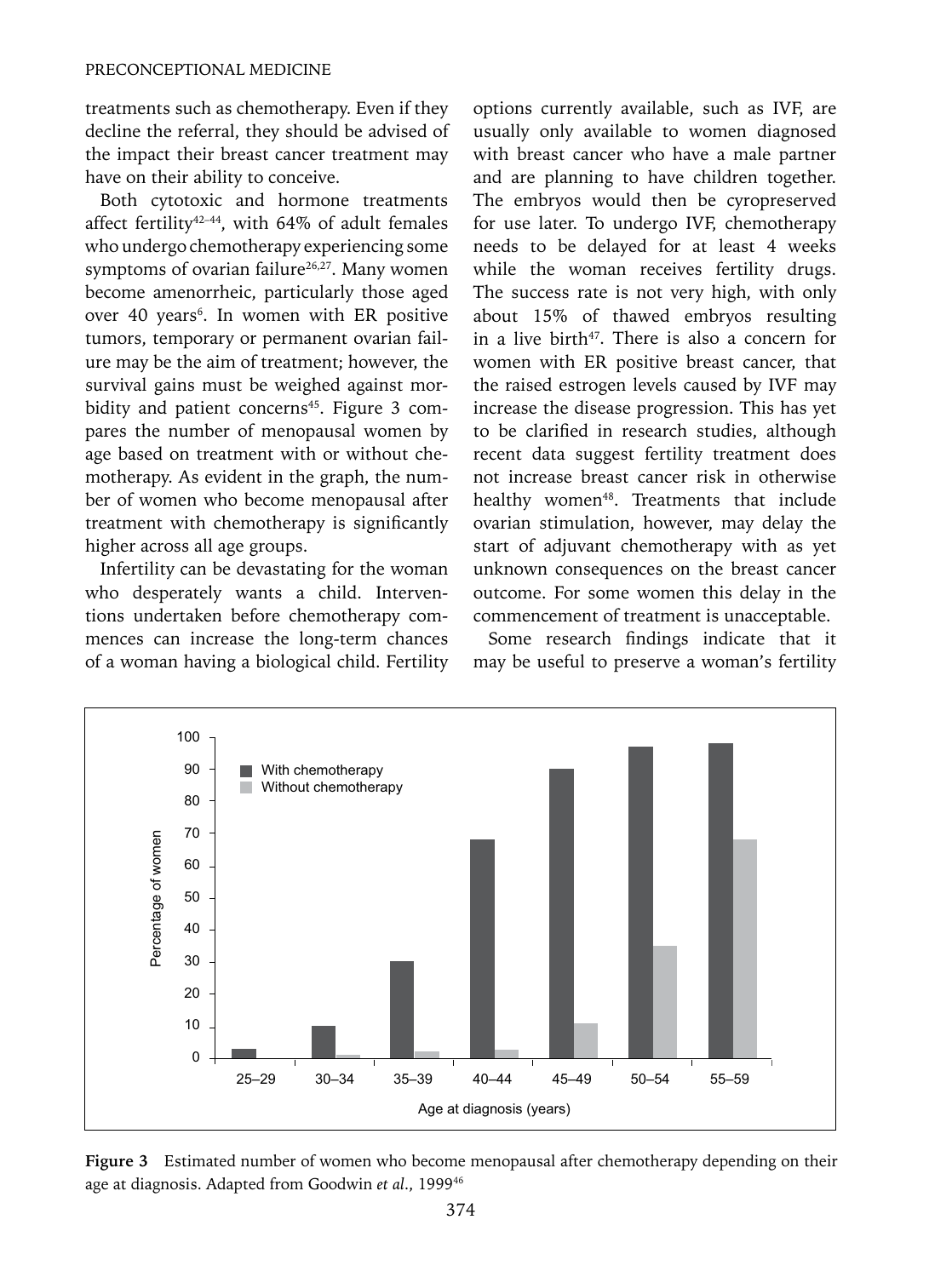by suppressing ovarian function for up to 6 months with an agonist whilst the individual is receiving chemotherapy treatment. This would involve reversible chemical sterilization to protect the follicles during therapy using such drugs as goserelin. However, additional research is necessary to explore the safety and viability of goserelin as an ovarian function protector before this can be fully recommended as a fertility option<sup>47</sup>. Currently women are encouraged to enter a clinical trial, if available locally<sup>49</sup>.

For premenopausal women who are single at the time of their diagnosis, fertility preserving options are limited, as many options are still in the early stages of development. Available experimental techniques include undergoing therapy with fertility drugs and the retrieval of mature oocytes for freezing and later use. To date this option has resulted in a very low birth rate, so it would need careful consideration in relation to the women's individual cancer and recommended treatment. Surgically removing a wedge of ovarian tissue is another option where, following cryopreservation, the ovarian tissue can be re-implanted. Use of this option has, however, resulted in only a handful of pregnancies worldwide<sup>50-53</sup>. Both techniques are likely to have increased success rates in the future as scientists and clinicians work collaboratively to improve them. Some women may not want to receive any fertility preserving treatment and may wait until after their treatment to find out whether they are able to have children.

Table 3 below shows the known advantages and disadvantages of fertility preserving strategies. As the table shows and was noted earlier, the most effective fertility preserving strategy is IVF and embryo cryopreservation; however, this requires male participation and may not be a viable option for all women. Whilst it may not be possible to preserve fertility for all women, other options for having non-biological children are also available. These include oocyte donation, surrogacy and adoption. For all women who have had a diagnosis of breast cancer, and have endured and completed a course of treatment which has left them infertile, oocyte donation is a reasonable possibility, which should be discussed prior to and after the completion of breast cancer treatment<sup>47</sup>. In reality, it would be useful to discuss all of the available options with individuals whose fertility is unlikely to be preserved and to refer women to relevant sources who can provide further information and counseling about alternative options.

The chances of a woman being able to conceive after a diagnosis of breast cancer are fraught with numerous difficulties. Fertility preservation strategies are still in their infancy and may delay treatment. This is compounded by reduced ovarian function secondary to adjuvant breast cancer treatments and the advice to delay conception for 2 years following breast cancer diagnosis. A decline in already poor ovarian function for women diagnosed with breast cancer in their late 30s and early 40s makes pregnancy more improbable<sup>5</sup>. This has significant clinical implications when advising younger women diagnosed with breast cancer who have good prognostic tumors and want the opportunity to conceive after treatment. It is imperative that full counseling concerning the ramifications of conceiving and raising a child following treatment for breast cancer be part of the management plan for all young women.

The issue of fertility must be discussed with the premenopausal woman at or shortly after a diagnosis of breast cancer. This discussion should be initiated by the health care provider. A woman newly diagnosed with cancer is likely to be overwhelmed with information and will have many pertinent issues to consider. Many women are consumed with issues concerning treatment and survival, and will not be cognisant or aware of the impact of cancer treatment on their fertility.

In order to make an informed choice about her treatment and fertility, it is important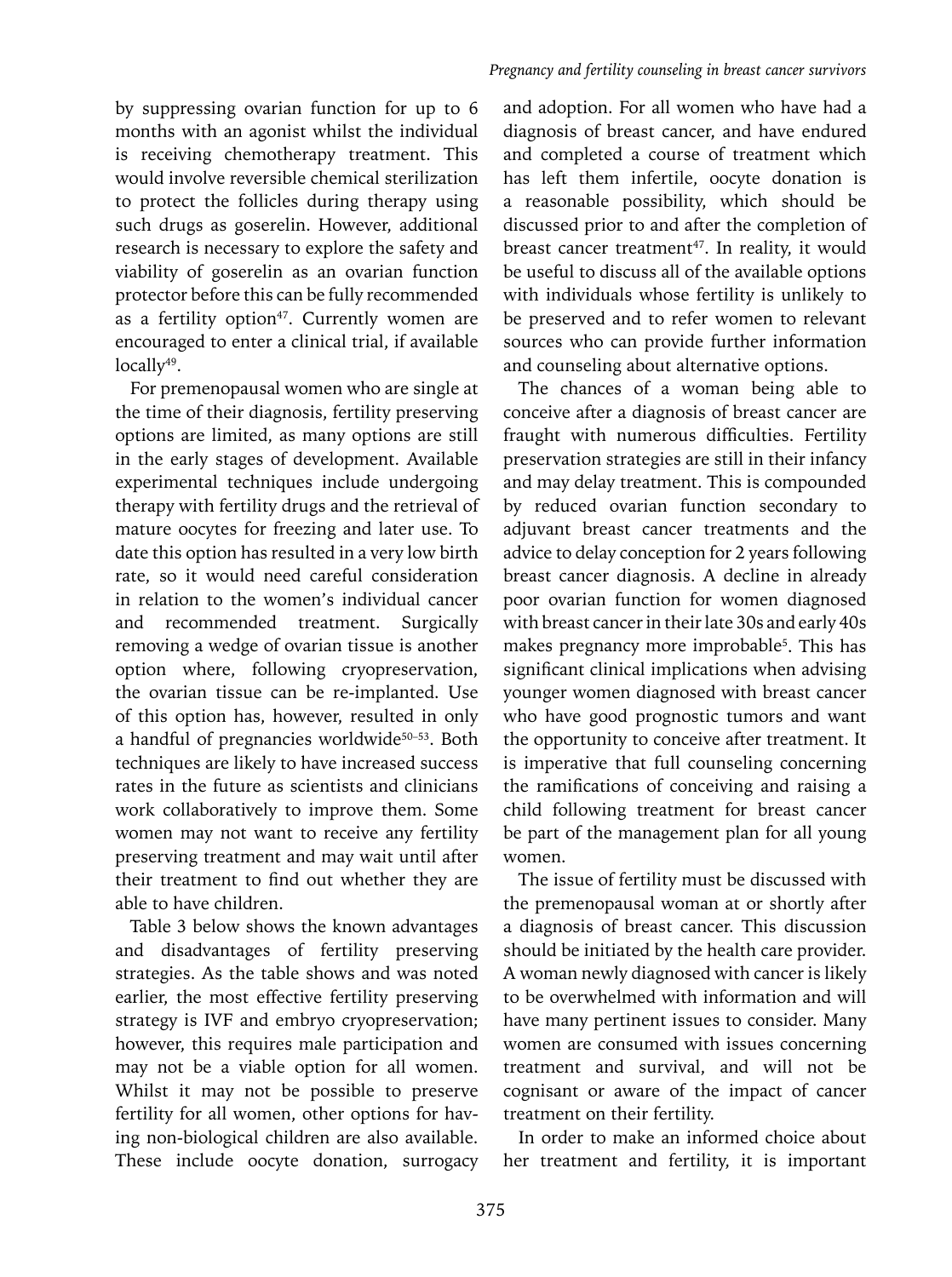#### PRECONCEPTIONAL MEDICINE

| Potential fertility                                           |                                                                                                                                                      |                                                                                                                                                                                                                                                                                                     |
|---------------------------------------------------------------|------------------------------------------------------------------------------------------------------------------------------------------------------|-----------------------------------------------------------------------------------------------------------------------------------------------------------------------------------------------------------------------------------------------------------------------------------------------------|
| preserving strategies                                         | Advantages                                                                                                                                           | Disadvantages                                                                                                                                                                                                                                                                                       |
| IVF and embryo<br>cryopreservation                            | Relatively effective in<br>achieving pregnancy<br>Clinically available                                                                               | Requires a male partner and embryos<br>legally owned by both partners<br>Likely to increase circulating estrogen<br>levels which may impact on prognosis<br>of ER positive breast cancer<br>May delay chemotherapy<br>In gene mutation, carriers may transmit<br>increased cancer risk to offspring |
| Ovarian stimulation and<br>oocyte cryopreservation            | Does not require<br>a male partner                                                                                                                   | Very few successful pregnancies<br>Likely to increase circulating estrogen<br>levels which may impact on prognosis<br>of ER positive breast cancer<br>May delay chemotherapy<br>In gene mutation, carriers may transmit<br>increased cancer risk to offspring                                       |
| Ovarian tissue<br>cryopreservation and<br>xenotransplantation | Does not require<br>a male partner<br>Does not require ovarian<br>stimulation and increased<br>estradiol levels<br>Unlikely to delay<br>chemotherapy | Very few successful pregnancies<br>May reimplant ovarian tissue<br>affected by micrometastases<br>In gene mutation, carriers may transmit<br>increased cancer risk to offspring<br>Surgical procedure                                                                                               |
| Ovarian suppression<br>with GnRH agonists                     | Does not require<br>a male partner<br>Simple to administer<br>Unlikely to delay<br>chemotherapy<br>Relatively less invasive                          | Efficacy in fertility preservation<br>not confirmed<br>Side-effects unknown                                                                                                                                                                                                                         |

|  |  | Table 3 Advantages and disadvantages of fertility preserving strategies |
|--|--|-------------------------------------------------------------------------|
|  |  |                                                                         |

ER, estrogen receptor; GnRH, luteinizing hormone releasing hormone; IVF, *in vitro* fertilization. Reproduced with permission from Hickey *et al*., 20094

that the clinician raises the issue of fertility with women prior to the commencement of treatment. If, after the initial discussion with the primary physician, a woman would like the opportunity to consider pregnancy after completing breast cancer treatment, it is absolutely essential that she be referred to a fertility specialist to discuss her options and undergo any necessary procedures before systemic therapy commences<sup>54</sup>. With more young women being diagnosed at an earlier disease stage, and improved and targeted breast cancer treatments available worldwide, women are surviving longer. Given the rapid progress in reproductive medicine of the past decade, it is likely that new and advanced fertility techniques will allow women greater opportunity in the future to conceive after a breast cancer diagnosis.

Health professionals should be able to communicate effectively with all women regarding the options available, detailing the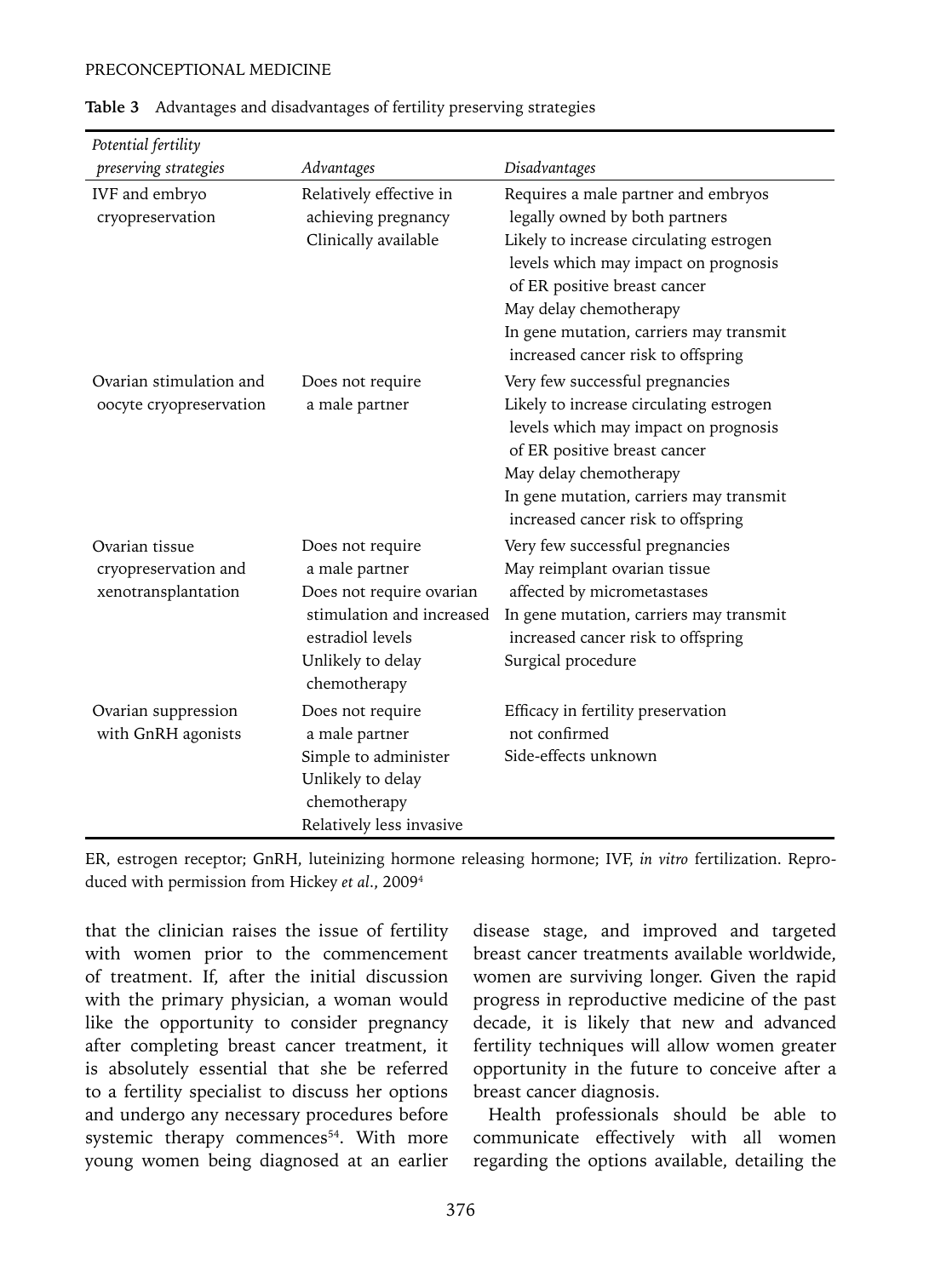pros and cons of each treatment and supporting the woman's concerns, whatever they may be. Throughout the consultation process, a woman should be allowed every opportunity to make a decision which is right for her. Anecdotal evidence suggests that impartial and honest communication from the health professional may help to lower a woman's distress and improve her psychosocial well-being, allowing her to make an informed decision regarding her treatment, and improving treatment compliance.

This latter area may need some improvement, as many women report that they were not fully informed or made aware of the adverse consequences of breast cancer treatment on fertility prior to commencing treatment $3,54,55$ . A recent study by Thewes *et al*. 3 showed that young women wanted information about fertility and the potential side-effects of treatment at the time of their diagnosis and when making treatment decisions, and that they rated this as highly important.

The decision making process for a woman and/or her partner on whether to undergo fertility interventions prior to treatment is complex. Issues to consider include the type of interventions available, how effective the intervention is, potential delays to the cancer management whilst undergoing fertility treatment, possible long-term health risks, cost of the intervention, and ethical and legal considerations<sup>56</sup>. Unfortunately there are large gaps in our knowledge base, particularly concerning long-term effects, and this can make it difficult for women to make a fully informed decision. A fertility decision aid for young women with early breast cancer has been developed (M. Peate, Sydney, personal communication) which may help individuals to make such a decision prior to commencing treatment; this will shortly be available in the published literature, and on the Australian National Breast and Ovarian Cancer Centre website<sup>57</sup>.

# **MANAGEMENT OF PREGNANCY IN WOMEN WITH A PRIOR DIAGNOSIS OF BREAST CANCER**

The obstetric management of a woman who conceives after a breast cancer diagnosis should be the same as for any pregnant woman with a few provisos. Prior to attempting conception the woman should consult her oncologist to ensure that she has no disease recurrence, and any psychological fears should be discussed and addressed. Mothers can breastfeed from the unaffected breast, although this is very unlikely to happen from the affected breast due to the damage caused by radiotherapy. Women who choose to breastfeed may require additional support from midwives or lactation consultants on how to protect their nipple if they are feeding from just one breast.

If disease does recur when the woman has conceived, then the woman should be given all available information on how her cancer can be treated and what measures can be taken to protect her unborn child so that she can make an informed decision about her treatment and her pregnancy. A multidisciplinary approach including the cancer surgeons and physicians, and obstetric health professionals should be used and the pregnancy treated as high risk.

### **CONCLUSIONS**

Women with breast cancer welcome the option to discuss and explore the fertility and pregnancy options available to them prior to commencement of their treatment. In fact, this is essential to promote women's well-being and can increase treatment compliance later on. Effective communication is at the forefront of this approach, and we encourage health professionals working with women diagnosed with breast cancer to approach fertility at the outset of treatment. This is of paramount importance to women and building a positive rapport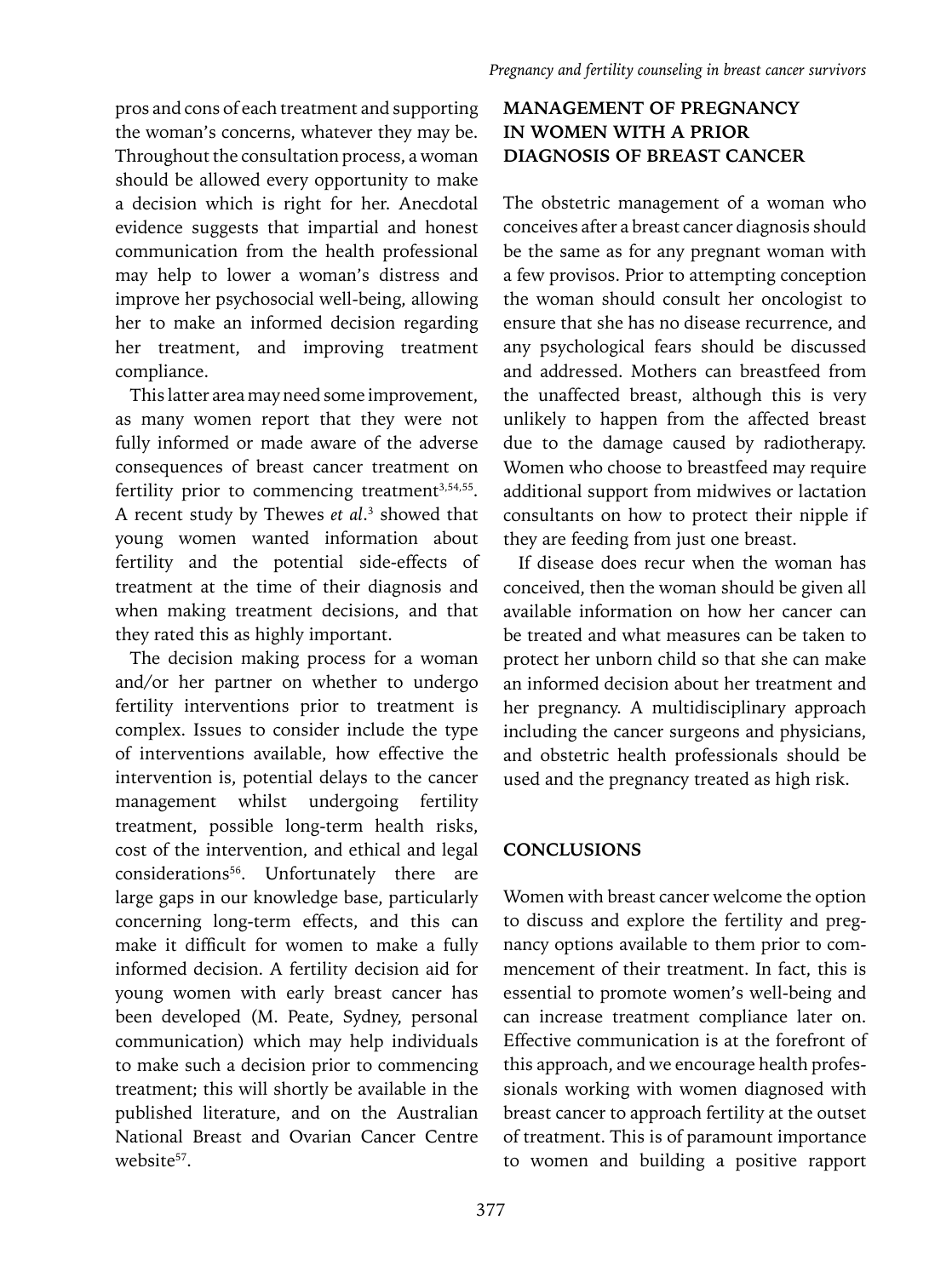surrounding this issue can help and facilitate each individual woman's cancer journey.

It is important to consider future fertility options at the time of breast cancer diagnosis and treatment, as part of the multidisciplinary care of young women with breast cancer.

Women who conceive after a diagnosis of breast cancer find that children bring normalcy back into their lives and allow them to think about something or someone other than their own health<sup>58</sup>

Women diagnosed with breast cancer who conceive have a similar survival compared with those who do not, when taking into account the likelihood that only those with better outlook tumors will go on to have children. When time to pregnancy was accounted for, an increase in survival was only significant for women who waited at least 24 months to conceive. These results provide evidence for the clinical recommendation that women delay pregnancy for 2 years after a diagnosis of breast cancer but may suggest that women who have a good prognosis need not wait 2 years to become pregnant. While some women will choose not to become pregnant after their breast cancer diagnosis, an increasing number of women are likely to want the option of having children. For women with localized disease, conception following the completion of their breast cancer management is unlikely to adversely affect their survival.

#### **REFERENCES**

- 1. Thewes B, Meiser B, Duric VM, *et al*. What survival benefits do premenopausal patients with early breast cancer need to make endocrine therapy worthwhile? *Lancet Oncol* 2005;6:581–8
- 2. Thewes B, Meiser B, Rickard J, Friedlander M. The fertility- and menopause-related information needs of younger women with a diagnosis of breast cancer: a qualitative study. *Psychooncology* 2003;12:500–11
- 3. Thewes B, Meiser B, Taylor A, *et al*. Fertilityand menopause-related information needs of

younger women with a diagnosis of early breast cancer. *J Clin Oncol* 2005;23:5155–65

- 4. Hickey M, Peate M, Saunders CM, Friedlander M. Breast cancer in young women and its impact on reproductive function. *Hum Reprod Update* 2009;15:323–39
- 5. Lutchman Singh K, Davies M, Chatterjee R. Fertility in female cancer survivors: pathophysiology, preservation and the role of ovarian reserve testing. *Hum Reprod Update* 2005;11:69–89
- 6. Richards MA, O'Reilly SM, Howell A, *et al*. Adjuvant cyclophosphamide, methotrexate, and fluorouracil in patients with axillary nodepositive breast cancer: an update of the Guy's/ Manchester trial. *J Clin Oncol* 1990;8:2032–9
- 7. Velentgas P, Daling JR, Malone KE, *et al*. Pregnancy after breast carcinoma: outcomes and influence on mortality [see comments]. *Cancer* 1999;85:2424–32
- 8. von Schoultz E, Johansson H, Wilking N, Rutqvist L. Influence of prior and subsequent pregnancy on breast cancer prognosis. *J Clin Oncol* 1995;13:430–4
- 9. Ives A, Saunders C, Bulsara M, Semmens J. Pregnancy after breast cancer: population based study. *BMJ* 2007;334:194
- 10. Kroman N, Jensen M, Wolfahrt J, Mouridsen H. Should women be advised against pregnancy after breast-cancer treatment? *Lancet* 1997;350:319–22
- 11. Kroman N, Jensen MB, Wohlfahrt J, Ejlertsen B. Pregnancy after treatment of breast cancer- -a population-based study on behalf of Danish Breast Cancer Cooperative Group. *Acta Oncol* 2008;47:545–9
- 12. Barthelmes L, Gateley CA. Tamoxifen and pregnancy. *Breast* 2004;13:446–51
- 13. Sankila R, Heinavaara S, Hakulinen T. Survival of breast cancer patients after subsequent term pregnancy: "healthy mother effect". *Am J Obstet Gynecol* 1994;170:818–23
- 14. Petrek JA. Breast cancer and pregnancy. *J Natl Cancer Inst Monogr* 1994;16:113–21
- 15. Isaacs JH. Cancer of the breast in pregnancy. *Surg Clin North Am* 1995;75(1):47–51
- 16. Ravdin PM. How can prognostic and predictive factors in breast cancer be used in a practical way today? *Recent Results Cancer Res* 1998;152:86–93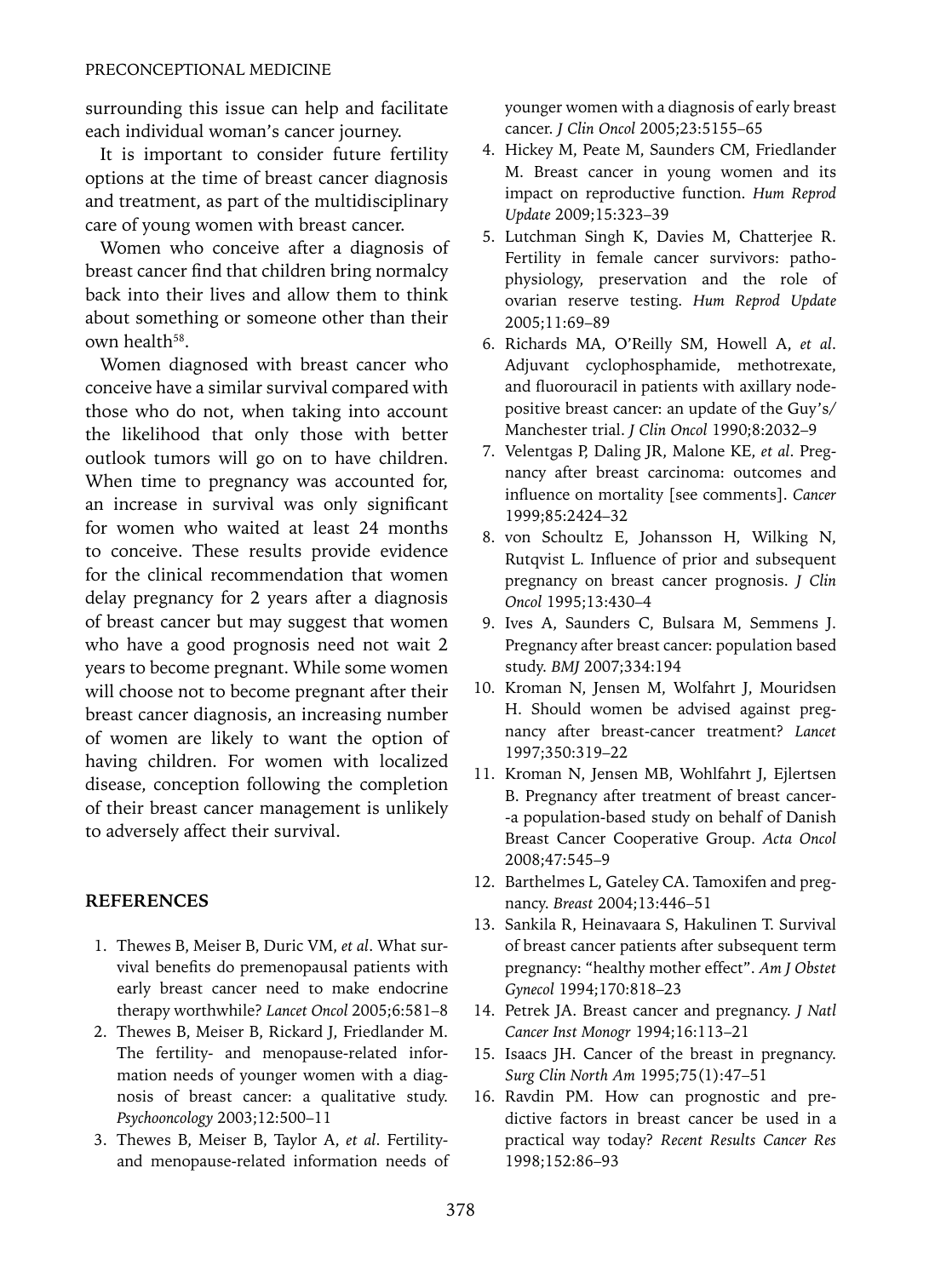- 17. Ravdin PM, Siminoff LA, Davis GJ, *et al*. Computer program to assist in making decisions about adjuvant therapy for women with early breast cancer. *J Clin Oncol* 2001;19:980–91
- 18. Nugent P, O'Connell TX. Breast cancer and pregnancy. *Arch Surg* 1985;120:1221–4
- 19. Ribeiro GG, Palmer MK. Breast carcinoma associated with pregnancy: a clinician's dilemma. *Br Med J* 1977;2:1524–7
- 20. Ribeiro G, Jones DA, Jones M. Carcinoma of the breast associated with pregnancy. *Br J Surg* 1986;73:607–9
- 21. Holleb AI, Farrow JH. The relation of carcinoma of the breast and pregnancy in 283 patients. *Surg Gynecol Obstet* 1962;115:65–71
- 22. Harvey JC, Rosen PP, Ashikari R, Robbins GF, Kinne DW. The effect of pregnancy on the prognosis of carcinoma of the breast following radical mastectomy. *Surg Gynecol Obstet* 1981;153:723–5
- 23. Peters MV. The effect of pregnancy in breast cancer. In: Forrest APM, Kunkler, PB, eds. *Prognostic Factors in Breast Cancer*. Baltimore: Williams and Wilkins, 1968:65–80
- 24. Sutton R, Buzdar AU, Hortobagyi GN. Pregnancy and offspring after adjuvant chemotherapy in breast cancer patients. *Cancer* 1990;65:847–50
- 25. Ives AD, Saunders CM, Semmens JB. The Western Australian gestational breast cancer project: a population-based study of the incidence, management and outcomes. *Breast* 2005;14:276–82
- 26. Cullins SL, Pridjian G, Sutherland CM. Goldenhar's syndrome associated with tamoxifen given to the mother during gestation. *JAMA* 1994;271:1905–6
- 27. Cardonick E, Iacobucci A. Use of chemotherapy during human pregnancy. *Lancet Oncol* 2004;5:283–91
- 28. Watson WJ. Herceptin (trastuzumab) therapy during pregnancy: association with reversible anhydramnios. *Obstet Gynecol* 2005;105:642–3
- 29. Fanale MA, Uyei AR, Theriault RL, Adam K, Thompson RA. Treatment of metastatic breast cancer with trastuzumab and vinorelbine during pregnancy. *Clin Breast Cancer* 2005;6:354–6
- 30. Bader AA, Schlembach D, Tamussino KF, Pristauz G, Petru E. Anhydramnios associated with administration of trastuzumab and paclitaxel

for metastatic breast cancer during pregnancy. *Lancet Oncol* 2007;8:79–81

- 31. Berveiller P, Mir O, Sauvanet E, Antoine EC, Goldwasser F. Ectopic pregnancy in a breast cancer patient receiving trastuzumab. *Reprod Toxicol* 2008;25:286–8
- 32. Pant S, Landon MB, Blumenfeld M, Farrar W, Shapiro CL. Treatment of breast cancer with trastuzumab during pregnancy. *J Clin Oncol* 2008;26:1567–9
- 33. Sekar R, Stone PR. Trastuzumab use for metastatic breast cancer in pregnancy. *Obstet Gynecol* 2007;110:507–10
- 34. Shrim A, Garcia-Bournissen F, Maxwell C, Farine D, Koren G. Favorable pregnancy outcome following Trastuzumab (Herceptin) use during pregnancy--Case report and updated literature review. *Reprod Toxicol* 2007;23:611–3
- 35. Shrim A, Garcia-Bournissen F, Maxwell C, Farine D, Koren G. Trastuzumab treatment for breast cancer during pregnancy. *Can Fam Physician* 2008;54:31–2
- 36. Waterston AM, Graham J. Effect of adjuvant trastuzumab on pregnancy. *J Clin Oncol* 2006;24:321–2
- 37. Witzel ID, Muller V, Harps E, Janicke F, Dewit M. Trastuzumab in pregnancy associated with poor fetal outcome. *Ann Oncol* 2008;19:191–2
- 38. Moore HCF, Foster Jr RS. Breast cancer and pregnancy. *Semin Oncol* 2000;27:646–53
- 39. Two cases of breast cancer in young women. *Eur J Surg Oncol* 1996;22:108–13
- 40. Olsson HL, Ingvar C, Bladstrom A. Hormone replacement therapy containing progestins and given continuously increases breast carcinoma risk in Sweden. *Cancer* 2003;97:1387–92
- 41. Campagnoli C, Clavel-Chapelon F, Kaaks R, Peris C, Berrino F. Progestins and progesterone in hormone replacement therapy and the risk of breast cancer. *J Steroid Biochem Mol Biol* 2005;96:95–108
- 42. Saunders C, Baum M. Breast cancer and pregnancy. *J R Soc Med* 1993;86:162–5
- 43. Surbone A, Petrek JA. Childbearing issues in breast carcinoma survivors. *Cancer* 1997;79:1271–8
- 44. Donegan WL. Breast cancer and pregnancy. *Obstet Gynecol* 1977;50:244–52
- 45. Reichman BS, Green KB. Breast cancer in young women: effect of chemotherapy on